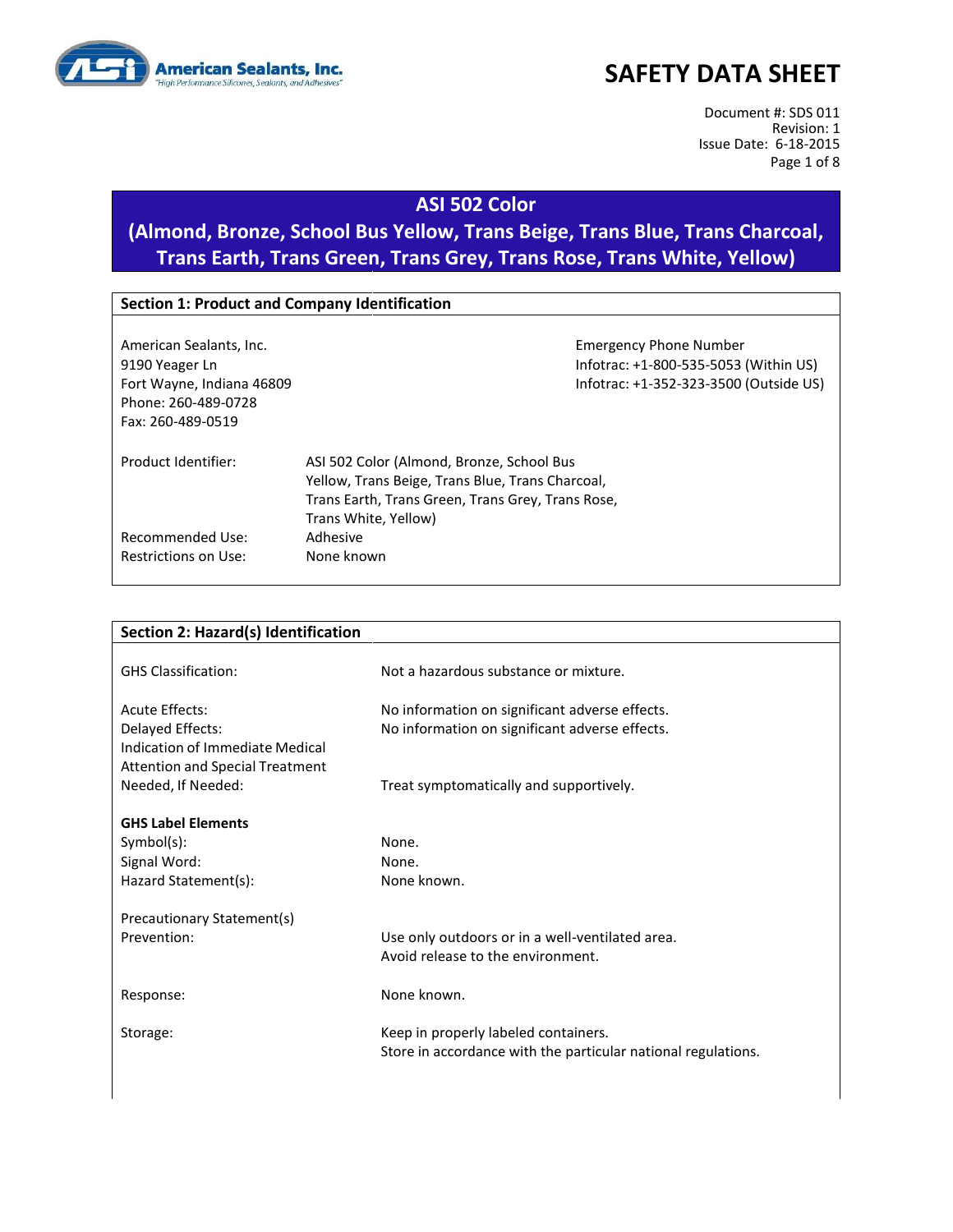Product Identifier: ASI 502 Color (Almond, Bronze, School Bus Yellow, The Matchess of Document #: SDS 011 Trans Beige, Trans Blue, Trans Charcoal, Trans Earth, Trans Green, Revision: 1 Trans Grey, Trans Rose, Trans White, Yellow)

Disposal: Dispose of contents/containerin accordance with local/regional/national/ international regulations.

| Section 3: Composition/Information on Ingredients |                                              |          |  |
|---------------------------------------------------|----------------------------------------------|----------|--|
| <u>CAS</u>                                        | Component                                    | Percent  |  |
| 7631-86-9                                         | Silicon dioxide                              | $5 - 10$ |  |
| 64742-46-7                                        | Distillates (petroleum), hydrotreated middle | $5 - 10$ |  |

| <b>Section 4: First-Aid Measures</b> |                                                                                                                                   |  |
|--------------------------------------|-----------------------------------------------------------------------------------------------------------------------------------|--|
| Inhalation:                          | IF INHALED: Remove to fresh air.<br>Get medical attention if symptoms occur.                                                      |  |
| Skin Contact:                        | IF ON SKIN: Wash with soap and water as a precaution.<br>Get medical advice/attention if symptoms occur.                          |  |
| Eye Contact:                         | IF IN EYES: Flush eyes with water as a precaution.<br>If eye irritation develops and persists: Get medical advice/attention.      |  |
| Ingestion:                           | If swallowed, DO NOT induce vomiting.<br>Get immediate medical attention if symptoms occur.<br>Rinse mouth thoroughly with water. |  |

| <b>Section 5: Fire-Fighting Measures</b>          |                                                                                                                                                                             |
|---------------------------------------------------|-----------------------------------------------------------------------------------------------------------------------------------------------------------------------------|
| Suitable Extinguishing Media:                     | Use carbon dioxide, regular dry chemical, alcohol-resistant foam or<br>water.                                                                                               |
| Unsuitable Extinguishing Media:                   | None known.                                                                                                                                                                 |
| <b>Specific Hazards Arising from the Chemical</b> |                                                                                                                                                                             |
| <b>Hazardous Decomposition Products:</b>          | Upon decomposition, this product emits carbon oxides, silicon<br>oxides, and formaldehyde.                                                                                  |
| Special Protective Equipment and                  |                                                                                                                                                                             |
| Precautions for Firefighters:                     | Exposure to combustion products may be a hazard to health.<br>Firefighters should wear full-face, self-contained breathing apparatus<br>and impervious protective clothing. |
| Specific extinguishing methods:                   | Use extinguishing measures that are appropriate to local<br>circumstances and the surrounding environment.<br>Use water spray to cool unopened containers.                  |
|                                                   | Remove undamaged containers from fire area if it is safe to do so.<br>Evacuate area.                                                                                        |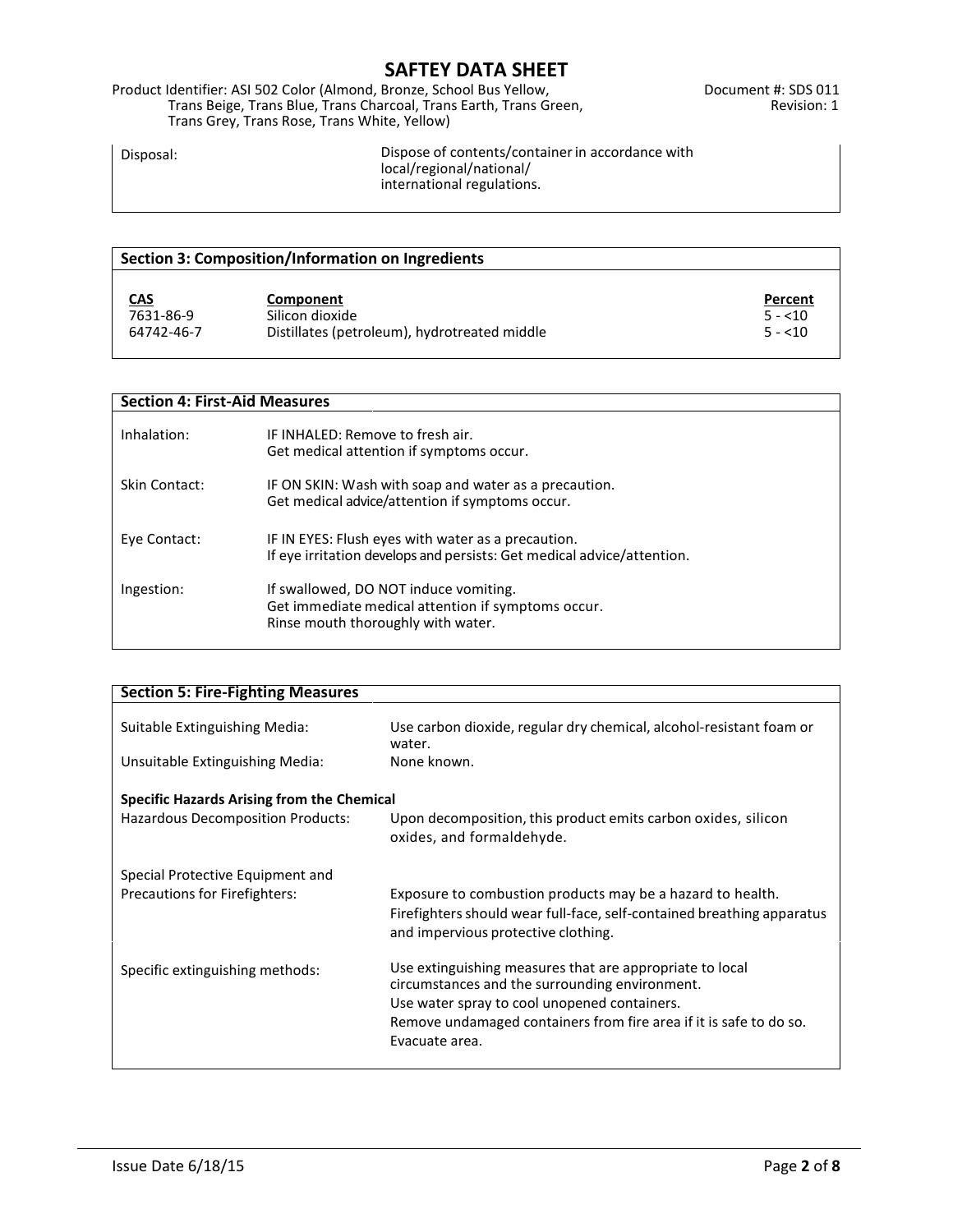Product Identifier: ASI 502 Color (Almond, Bronze, School Bus Yellow, The Matchess of Document #: SDS 011 Trans Beige, Trans Blue, Trans Charcoal, Trans Earth, Trans Green, Revision: 1 Trans Grey, Trans Rose, Trans White, Yellow)

| <b>Section 6: Accidental Release Measures</b>                           |                                                                                                                                                                                                                                                                                                                                                                                                                                                                                 |  |  |
|-------------------------------------------------------------------------|---------------------------------------------------------------------------------------------------------------------------------------------------------------------------------------------------------------------------------------------------------------------------------------------------------------------------------------------------------------------------------------------------------------------------------------------------------------------------------|--|--|
| Personal Precautions, Protective<br>Equipment and Emergency Procedures: | Follow safe handling advice and personal protective equipment<br>recommendations.                                                                                                                                                                                                                                                                                                                                                                                               |  |  |
| <b>Environment Precautions:</b>                                         | Avoid release to the environment. Prevent further leakage or<br>spillage if safe to do so. Retain and dispose of contaminate wash<br>water. Local authorities should be advised if significant spillages<br>cannot be contained.                                                                                                                                                                                                                                                |  |  |
| Methods and Materials for Containment                                   |                                                                                                                                                                                                                                                                                                                                                                                                                                                                                 |  |  |
| and Cleaning Up:                                                        | Absorb with inert absorbent material.<br>For large spills, provide diking or other appropriate containment to<br>keep material from spreading. If diked material can be pumped,<br>store recovered material in appropriate container. Clean up<br>remaining materials from spill with suitable absorbent.<br>Local or national regulations may apply to releases and disposal of<br>this material, as well as those materials and items employed in the<br>cleanup of releases. |  |  |

| <b>Section 7: Handling and Storage</b> |                                                                                                                                                          |
|----------------------------------------|----------------------------------------------------------------------------------------------------------------------------------------------------------|
| <b>Precautions for Safe Handling</b>   |                                                                                                                                                          |
| <b>Protective Measures:</b>            | Handle in accordance with good industrial hygiene and safety practice.<br>Take care to prevent spills, waste and minimize release to the<br>environment. |
| Advice on General Occupational         |                                                                                                                                                          |
| Hygiene:                               | Do not eat, drink, or smoke when using this product.<br>Wash thoroughly after handling.                                                                  |
|                                        | Wash contaminate clothing before reuse.                                                                                                                  |
| Conditions for Safe Storage, including |                                                                                                                                                          |
| any Incompatibilities:                 | Store and handle in accordance with all current regulations and<br>standards. Keep in properly labeled containers.                                       |
|                                        | Keep separated from incompatible substances.                                                                                                             |
| Incompatibilities:                     | Strong oxidizing materials                                                                                                                               |

| <b>Section 8: Exposure Controls/Personal Protection</b> |                                                 |                                                                                                 |  |
|---------------------------------------------------------|-------------------------------------------------|-------------------------------------------------------------------------------------------------|--|
| <b>Component Exposure Limits</b>                        |                                                 |                                                                                                 |  |
| <b>CAS</b>                                              | Component                                       | <b>Exposure Limits</b>                                                                          |  |
| 7631-86-9                                               | Silicon dioxide                                 | OSHA Z-3: 20 million particles/ft3 (Silica) TWA (dust); 80<br>mg/m3 / %SiO2 (Silica) TWA (dust) |  |
|                                                         |                                                 | NIOSH REL: 6 mg/m3 (Silica) TWA                                                                 |  |
| 64742-46-7                                              | Distillates (petroleum),<br>hydrotreated middle | <b>OSHA Z-1:</b> 5 mg/m3 TWA (mist)<br><b>OSHA P0:</b> 5 mg/m3 TWA (mist)                       |  |
|                                                         |                                                 | NIOSH REL: 5 mg/m3 TWA (mist); 10 mg/m3 ST (mist)                                               |  |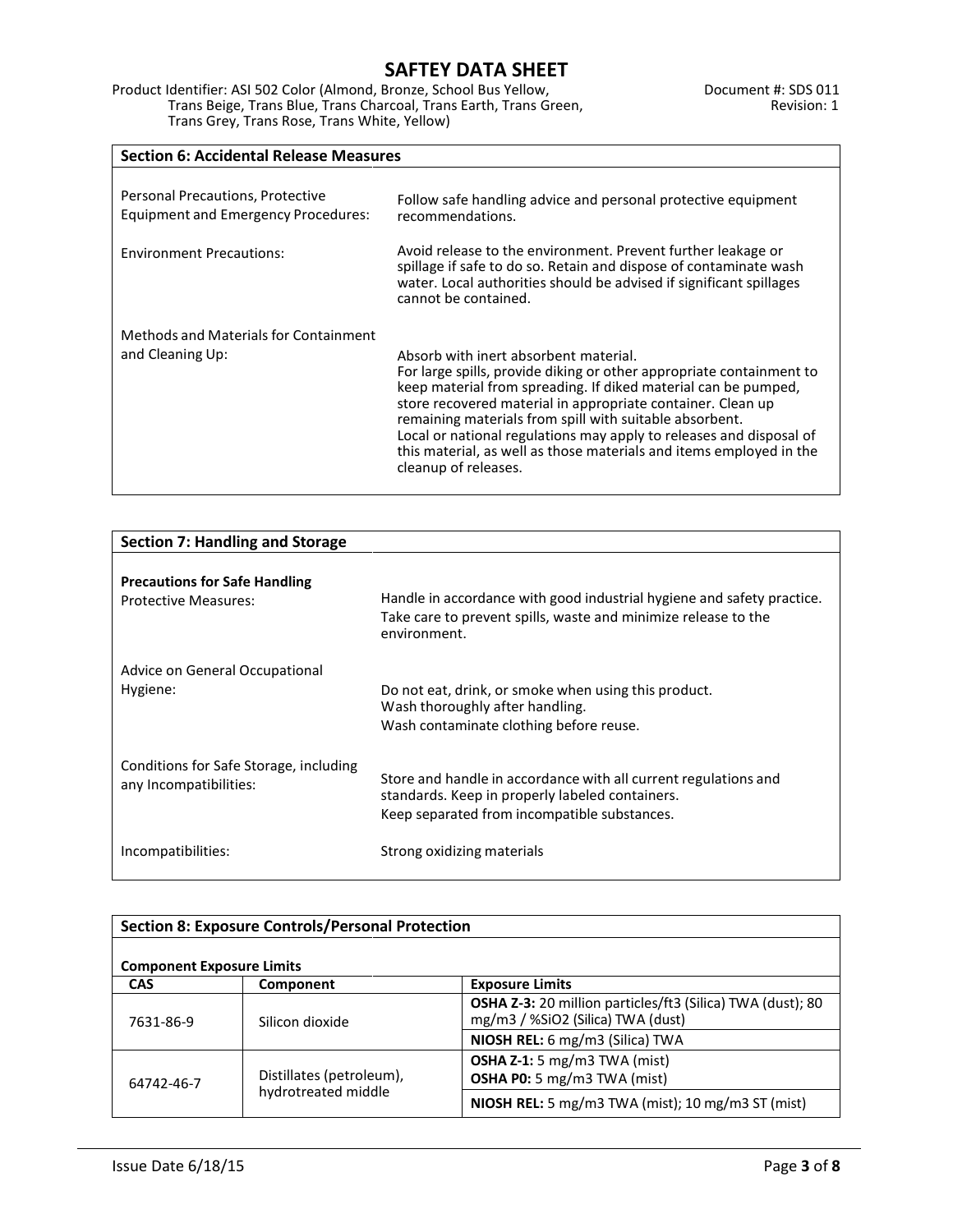Product Identifier: ASI 502 Color (Almond, Bronze, School Bus Yellow, The Matchess of Document #: SDS 011 Trans Beige, Trans Blue, Trans Charcoal, Trans Earth, Trans Green, Revision: 1 Trans Grey, Trans Rose, Trans White, Yellow)

Г

| <b>Appropriate Engineering Controls:</b>                      | Processing may form hazardous compounds (see section 10).<br>Ensure adequate ventilation, especially in confined areas. Ensure<br>compliance with applicable exposure limits.                                                                                                                                                                                                                                                                                                                                                                                                                                                                                                                    |
|---------------------------------------------------------------|--------------------------------------------------------------------------------------------------------------------------------------------------------------------------------------------------------------------------------------------------------------------------------------------------------------------------------------------------------------------------------------------------------------------------------------------------------------------------------------------------------------------------------------------------------------------------------------------------------------------------------------------------------------------------------------------------|
| <b>Individual Protection Measures</b><br>Eye/Face Protection: | Wear safety goggles. Provide an emergency eye wash fountain and<br>quick drench shower in the immediate work area.                                                                                                                                                                                                                                                                                                                                                                                                                                                                                                                                                                               |
| Skin Protection:                                              | Skin should be washed after contact.                                                                                                                                                                                                                                                                                                                                                                                                                                                                                                                                                                                                                                                             |
| Hand Protection:                                              | Wash hands before breaks and at the end of workday.                                                                                                                                                                                                                                                                                                                                                                                                                                                                                                                                                                                                                                              |
| <b>Respiratory Protection:</b>                                | General and local exhaust ventilation is recommended to maintain<br>vapor exposures below recommended limits. Where concentrations<br>are above recommended limits or are unknown, appropriate<br>respiratory protection should be worn. Follow OSHA respirator<br>regulations (29 CFR 1910.134) and use NIOSH/MSHA approved<br>respirators. Protection provided by air purifying respirators against<br>exposure to any hazardous chemical is limited. Use a positive pressure<br>air supplied respirator if there is any potential for uncontrolled release,<br>exposure levels are unknown, or any other circumstance where air<br>purifying respirators may not provide adequate protection. |

#### **Section 9: Physical and Chemical Properties**

| <b>Physical State:</b>           | Liguid              | Appearance:                 | Paste          |
|----------------------------------|---------------------|-----------------------------|----------------|
| Color:                           | In accordance with  | <b>Physical Form:</b> Paste |                |
|                                  | product description |                             |                |
| Odor:                            | Acetic Acid         | <b>Odor Threshold:</b>      | Not available  |
| pH:                              | Not applicable      | <b>Melting Point:</b>       | Not available  |
| <b>Boiling Point:</b>            | Not applicable      | Decomposition:              | Not available  |
| <b>Flash Point:</b>              | >100 ℃ (closed cup) | <b>Evaporation Rate:</b>    | Not applicable |
| <b>OSHA Flammability Class:</b>  | Not classified as a | <b>Vapor Pressure:</b>      | Not applicable |
|                                  | flammability hazard |                             |                |
| Vapor Density (air = $1$ ):      | Not available       | Density:                    | 1.007          |
| Specific Gravity (water $= 1$ ): | Not available       | <b>Water Solubility:</b>    | Not available  |
| Log KOW:                         | Not available       | Coeff. Water/Oil Dist:      | Not available  |
| KOC:                             | Not available       | <b>Auto Ignition:</b>       | Not available  |
| Viscosity:                       | Not applicable      | VOC:                        | Not available  |
| Volatility:                      | Not available       | <b>Molecular Formula:</b>   | Not available  |
|                                  |                     |                             |                |

| <b>Section 10: Stability and Reactivity</b> |                                                                                                              |  |  |
|---------------------------------------------|--------------------------------------------------------------------------------------------------------------|--|--|
| Reactivity:                                 | Not classified as a reactivity hazard.                                                                       |  |  |
| Chemical Stability:                         | Stable at normal temperatures and pressure.                                                                  |  |  |
| Possibility of Hazardous Reactions:         | Use at elevated temperatures may form highly hazardous compounds.<br>Can react with strong oxidizing agents. |  |  |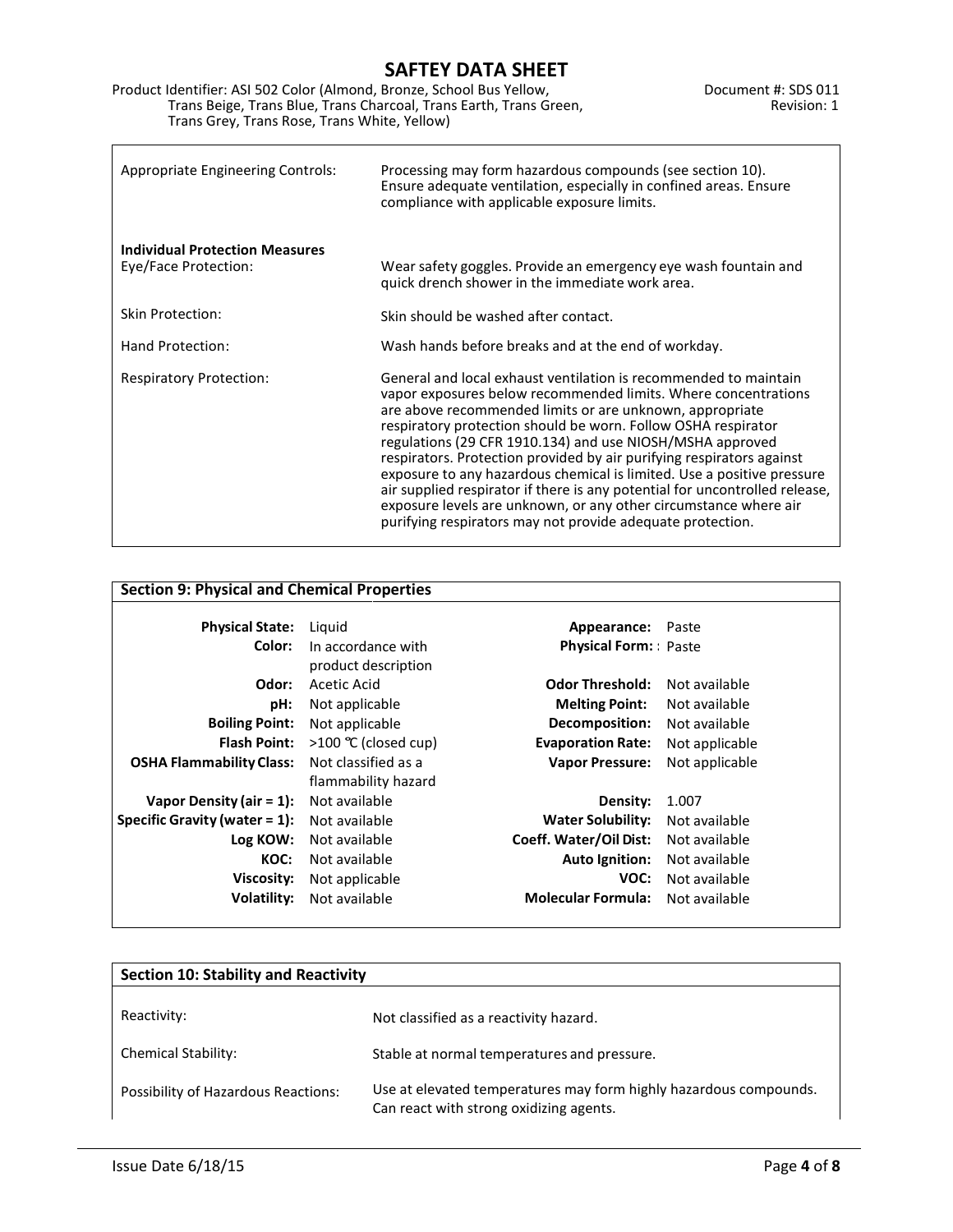| Product Identifier: ASI 502 Color (Almond, Bronze, School Bus Yellow,<br>Trans Beige, Trans Blue, Trans Charcoal, Trans Earth, Trans Green,<br>Trans Grey, Trans Rose, Trans White, Yellow) |                                                                                                                                                                                                                                                                                                                                   | Document #: SDS 011<br>Revision: 1 |
|---------------------------------------------------------------------------------------------------------------------------------------------------------------------------------------------|-----------------------------------------------------------------------------------------------------------------------------------------------------------------------------------------------------------------------------------------------------------------------------------------------------------------------------------|------------------------------------|
|                                                                                                                                                                                             | Acetic acid is formed upon contact with water or humid air.<br>When heated to temperatures above 150 °C (300 °F) in the presence of<br>air, trace quantities of formaldehyde may be released.<br>See OSHA formaldehyde standard, 29 CFR 1910.1048<br>Hazardous decomposition products will be formed at elevated<br>temperatures. |                                    |
| Conditions to Avoid:                                                                                                                                                                        | None known.                                                                                                                                                                                                                                                                                                                       |                                    |
| Incompatible Materials:                                                                                                                                                                     | Strong oxidizing materials                                                                                                                                                                                                                                                                                                        |                                    |
| Hazardous Decomposition Products:                                                                                                                                                           | Upon decomposition, this product emits carbon oxides, silicon oxides,<br>and formaldehyde.                                                                                                                                                                                                                                        |                                    |

### **Section 11: Toxicological Information**

#### **Acute Toxicity**

**Component Analysis – LD50/LC50**

| <b>CAS</b> | Component                                       | <b>Result</b>   | <b>Species</b>      | <b>Dose</b> | <b>Exposure</b> |  |
|------------|-------------------------------------------------|-----------------|---------------------|-------------|-----------------|--|
| 7631-86-9  |                                                 | LD50 Oral       | Rat                 | >3300 mg/kg | N/A             |  |
|            | Silicon dioxide                                 | LC50 Inhalation | $>2.08$ mg/L<br>Rat |             | 4 hr            |  |
|            |                                                 | LD50 Dermal     | Rabbit              | >5000 mg/kg | N/A             |  |
|            | Distillates (petroleum),<br>hydrotreated middle | LD50 Oral       | Rat                 | >5000 mg/kg | N/A             |  |
| 64742-46-7 |                                                 | LC50 Inhalation | Rat                 | $1.78$ mg/L | 4 hr            |  |
|            |                                                 | LD50 Dermal     | Rat                 | >2000 mg/kg | N/A             |  |

### **Information on Likely Routes of Exposure**

| Inhalation:                                   | Not classified based on available information. |
|-----------------------------------------------|------------------------------------------------|
| Ingestion:                                    | Not classified based on available information. |
| Skin Contact:                                 | Not classified based on available information. |
| Eye Contact:                                  | Not classified based on available information. |
| Immediate Effects:                            | Not classified based on available information. |
| Delayed Effects:                              | No information is available.                   |
| Medical Conditions Aggravated by<br>Exposure: | No information is available.                   |
| Irritation/Corrosivity Data:                  | Not classified based on available information. |
| <b>Respiratory Sensitization:</b>             | Not classified based on available information. |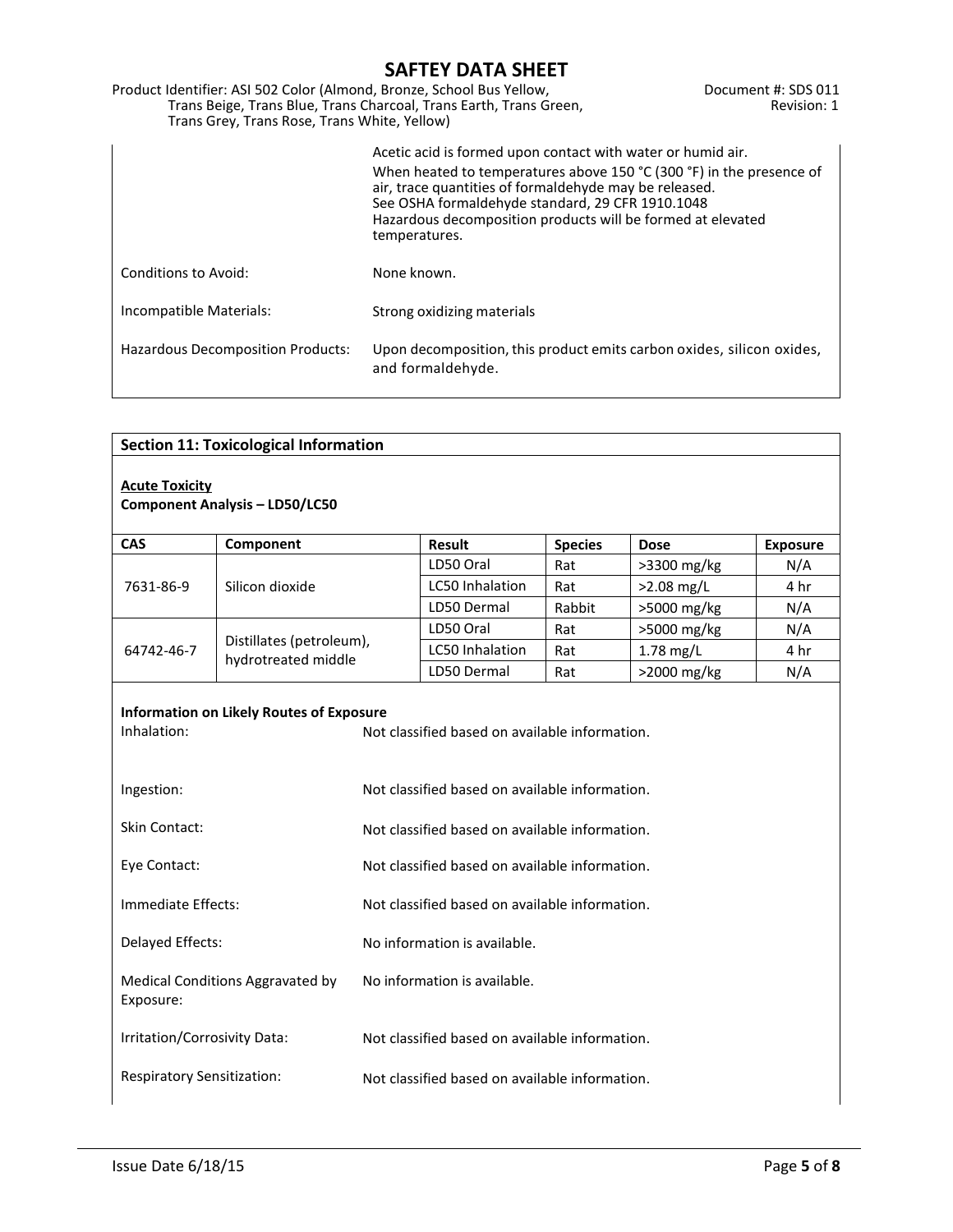Produment #: SDS 011<br>Revision: 1

| Product Identifier: ASI 502 Color (Almond, Bronze, School Bus Yellow, | Document #: SDS 011 |
|-----------------------------------------------------------------------|---------------------|
| Trans Beige, Trans Blue, Trans Charcoal, Trans Earth, Trans Green,    | Revision: 1         |
| Trans Grey, Trans Rose, Trans White, Yellow)                          |                     |

| Dermal Sensitization:                                                                                                                                                                                          | Not classified based on available information. |  |  |  |  |
|----------------------------------------------------------------------------------------------------------------------------------------------------------------------------------------------------------------|------------------------------------------------|--|--|--|--|
| Germ Cell Mutagenicity:                                                                                                                                                                                        | Not classified based on available information. |  |  |  |  |
| Carcinogenicity:                                                                                                                                                                                               | Not classified based on available information. |  |  |  |  |
| <b>Component Carcinogenicity</b><br>No ingredient of this product present at levels greater than or equal to 0.1% is identified as<br>probable, possible or confirmed human carcinogen by IARC, OSHA, and NTP. |                                                |  |  |  |  |
| Reproductive Toxicity:                                                                                                                                                                                         | Not classified based on available information. |  |  |  |  |
| Specific Target Organ Toxicity $-$<br>Single Exposure:                                                                                                                                                         | No target organs identified.                   |  |  |  |  |
| Specific Target Organ Toxicity -<br>Repeated Exposure:                                                                                                                                                         | No target organs identified.                   |  |  |  |  |
| <b>Aspiration Hazard:</b>                                                                                                                                                                                      | Not classified based on available information. |  |  |  |  |

| <b>Section 12: Ecological Information</b>                                                 |                                           |  |  |  |  |  |
|-------------------------------------------------------------------------------------------|-------------------------------------------|--|--|--|--|--|
| <b>Ecotoxicity</b><br>No information available for the product.                           |                                           |  |  |  |  |  |
| <b>Component Analysis – Aquatic Toxicity</b><br>No information available for the product. |                                           |  |  |  |  |  |
| Persistence and Degradability:                                                            | No information available for the product. |  |  |  |  |  |
| <b>Bioaccumulative Potential:</b>                                                         | No information available for the product. |  |  |  |  |  |
| Mobility in Soil:                                                                         | No information available for the product. |  |  |  |  |  |
| Biodegration:                                                                             | No information available for the product. |  |  |  |  |  |

| <b>Section 13: Disposal Considerations</b> |                                                                                                                                                                                                                                                           |  |  |  |  |
|--------------------------------------------|-----------------------------------------------------------------------------------------------------------------------------------------------------------------------------------------------------------------------------------------------------------|--|--|--|--|
| Disposal Methods:                          | Dispose in accordance with all applicable federal, state/regional and<br>local laws and regulations. This product has been evaluated for RCRA<br>characteristics and does not meet the criteria of hazardous waste if<br>discarded in its purchased form. |  |  |  |  |
| Disposal of Contaminated Packaging:        | Dispose of unused product properly. Empty containers should be taken<br>to an approved waste handling site for recycling or disposal.                                                                                                                     |  |  |  |  |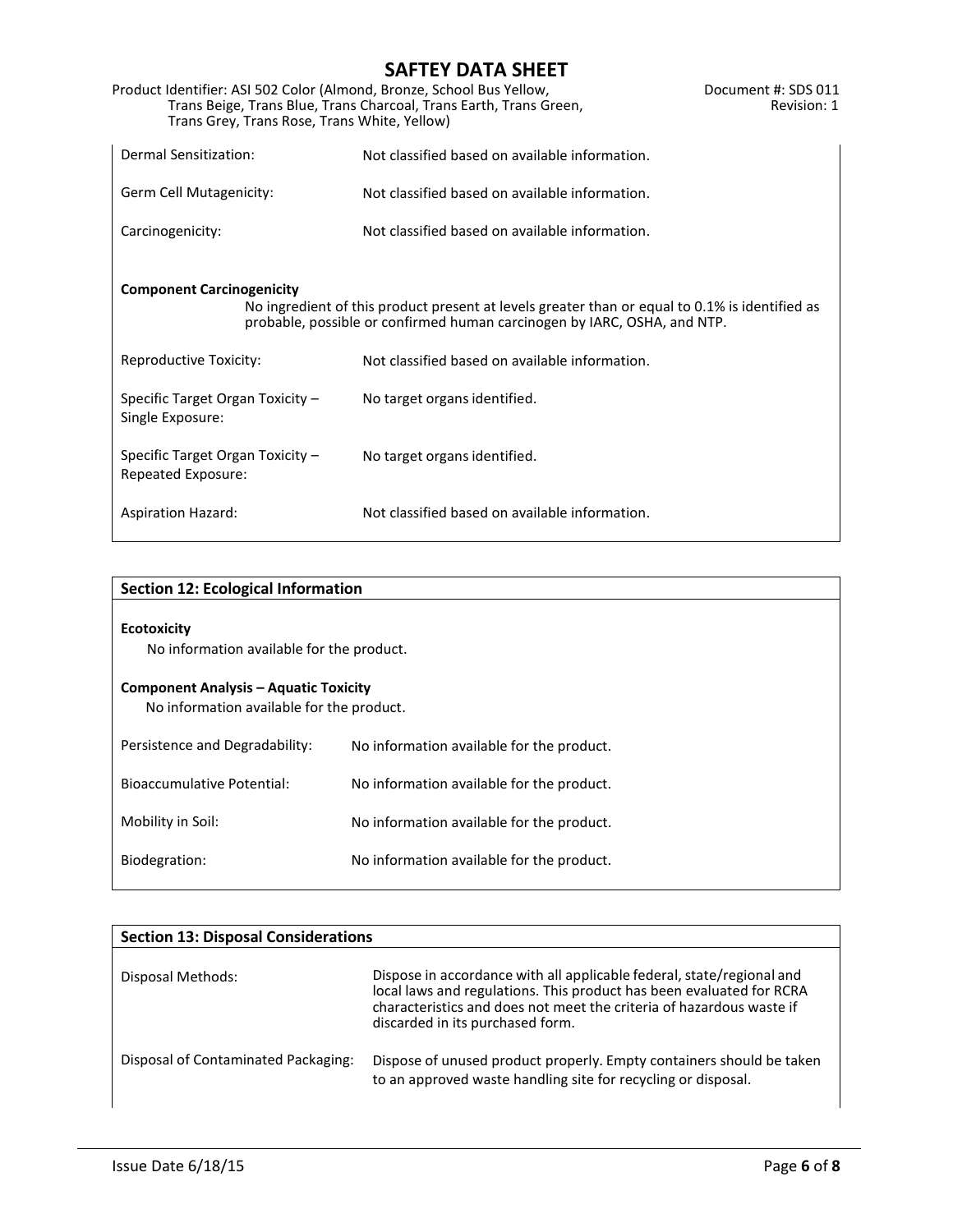Product Identifier: ASI 502 Color (Almond, Bronze, School Bus Yellow, The Matchess of Document #: SDS 011 Trans Beige, Trans Blue, Trans Charcoal, Trans Earth, Trans Green, Revision: 1 Trans Grey, Trans Rose, Trans White, Yellow)

Component Waste Numbers: The U.S. EPA has not published waste numbersfor this product's components.

| <b>Section 14: Transport Information</b> |                                         |
|------------------------------------------|-----------------------------------------|
|                                          |                                         |
| <b>International Regulation</b>          |                                         |
| UNRTDG:                                  | Not regulated as a dangerous good.      |
| IATA-DGR:                                | Not regulated as a dangerous good.      |
| IMDG-Code:                               | Not regulated as a dangerous good.      |
| Transport in bulk according to Annex     |                                         |
| II of MARPOL 73/78 and the IBC Code:     | Not applicable for product as supplied. |
|                                          |                                         |
| <b>Domestic Regulation</b>               |                                         |
| 49 CFR:                                  | Not regulated as a dangerous good.      |
|                                          |                                         |

#### **Section 15: Regulatory Information**

| <b>US Federal Regulations</b>             |                                    |                  |                                                              |                                            |                                    |  |  |
|-------------------------------------------|------------------------------------|------------------|--------------------------------------------------------------|--------------------------------------------|------------------------------------|--|--|
|                                           | SARA 302 Extremely Hazardous       |                  |                                                              |                                            |                                    |  |  |
| Substances:<br>None contained in product. |                                    |                  |                                                              |                                            |                                    |  |  |
| <b>SARA 304:</b>                          |                                    | Not applicable.  |                                                              |                                            |                                    |  |  |
| SARA 311/312:                             |                                    | None known.      |                                                              |                                            |                                    |  |  |
| <b>SARA 313:</b>                          |                                    | None known.      |                                                              |                                            |                                    |  |  |
|                                           |                                    |                  |                                                              |                                            |                                    |  |  |
| TSCA:                                     |                                    |                  | All components of this product are listed on TSCA Inventory. |                                            |                                    |  |  |
|                                           |                                    |                  |                                                              |                                            |                                    |  |  |
|                                           | <b>CERCLA Reportable Quantity:</b> |                  |                                                              |                                            |                                    |  |  |
| <b>CAS</b>                                | Component                          |                  | <b>Component RQ (lbs)</b>                                    |                                            | <b>Calculated Product RQ (lbs)</b> |  |  |
| 108-24-7                                  | Acetic anhydride                   |                  | 5000                                                         | Exceeds reasonably attainable upper limit. |                                    |  |  |
| 64-19-7                                   | Acetic acid                        |                  | 5000                                                         | Exceeds reasonably attainable upper limit. |                                    |  |  |
|                                           |                                    |                  |                                                              |                                            |                                    |  |  |
| <b>US State Regulations</b>               |                                    |                  |                                                              |                                            |                                    |  |  |
| Pennsylvania Right To Know                |                                    |                  |                                                              |                                            |                                    |  |  |
|                                           |                                    |                  |                                                              |                                            |                                    |  |  |
|                                           | CAS                                | Component        |                                                              |                                            | Percent                            |  |  |
|                                           | 70131-67-8                         |                  | Dimethyl siloxane, hydroxy-terminated                        |                                            | 70-90%                             |  |  |
|                                           | 7631-86-9                          | Silicon dioxide  |                                                              |                                            | 5-10%                              |  |  |
|                                           | 64742-46-7                         |                  | Distillates (petroleum), hydrotreated middle                 |                                            | 5-10%                              |  |  |
|                                           | $64-19-7$                          | Acetic acid      |                                                              |                                            | $0 - 0.1%$                         |  |  |
|                                           | 108-24-7                           | Acetic anhydride |                                                              |                                            | $0 - 0.1%$                         |  |  |
|                                           | New Jersey Right To Know           |                  |                                                              |                                            |                                    |  |  |
|                                           | CAS                                | Component        |                                                              |                                            | Percent                            |  |  |
|                                           | 70131-67-8                         |                  | Dimethyl siloxane, hydroxy-terminated                        |                                            | 70-90%                             |  |  |
|                                           | 7631-86-9                          | Silicon dioxide  |                                                              |                                            | 5-10%                              |  |  |
|                                           | 64742-46-7                         |                  | Distillates (petroleum), hydrotreated middle                 |                                            | 5-10%                              |  |  |